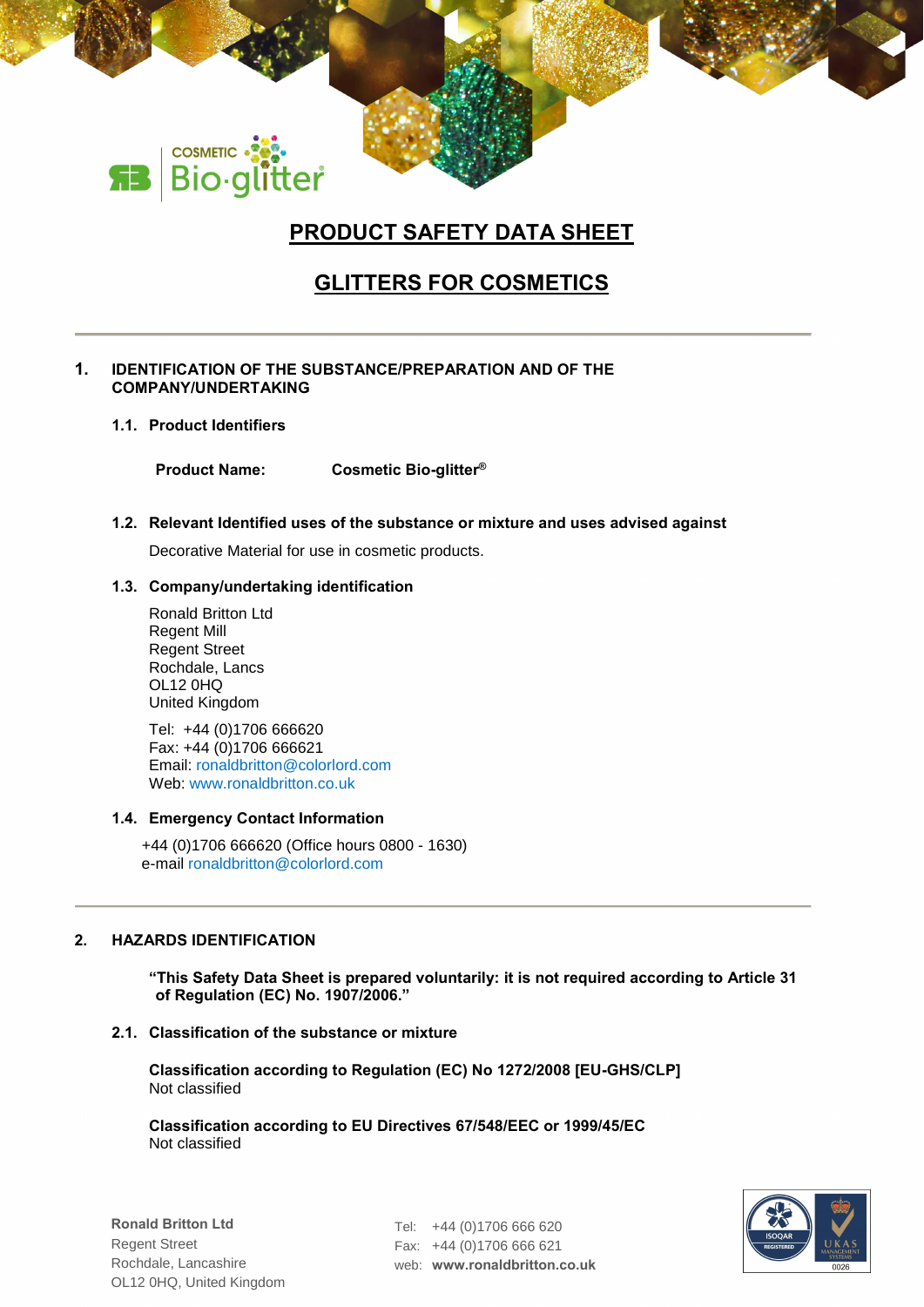

## **2.2. Label elements**

## **Labeling according to Regulation (EC) No 1272/2008 [CLP]**

| Pictogram:                          | na   |
|-------------------------------------|------|
| Signal word:                        | na   |
| Hazard statement(s)                 | None |
| Precautionary statement(s)          | None |
| Supplemental Hazard Statements None |      |

## **According to European Directive 67/548/EEC as amended.**

| Hazard symbol(s) | na    |
|------------------|-------|
| R-phrase(s)      | None. |
| S-phrase(s)      | None  |

## **2.3. Other hazards**

None

## **3. COMPOSITION/INFORMATION ON INGREDIENTS**

## **3.1 Description of Material:** particles of coated biodegradable film.

May contain the following:

| EINECS N° | CAS N°        | Colour<br><b>INDEX N°</b> | <b>Chemical name</b>               | Conc.<br>(% w/w) | <b>Hazard</b><br>class and<br>category<br>code | Hazard<br>statement | <b>Danger</b><br>symbol/R<br>phrases |
|-----------|---------------|---------------------------|------------------------------------|------------------|------------------------------------------------|---------------------|--------------------------------------|
| 270-493-7 | 68442-85-3    | n.a.                      | Rayon<br>(Cellulose<br>Regenerated | c72.0%           | None                                           | None                | None                                 |
| 200-289-5 | $56 - 81 - 5$ | n.a.                      | Glycerin                           | c 11.0%          | None                                           | None                | None                                 |
| 231-791-2 | 7732-18-5     | n.a.                      | Aqua                               | c 6.0%           | None                                           | None                | None                                 |
| 200-315-5 | $57-13-6$     | n.a.                      | Urea                               | c 3.0%           | None                                           | None                | None                                 |
|           | 9010-92-8     | n.a.                      | Styrene/Acrylate<br>copolymer      | Max 8%           | None                                           | None                | None                                 |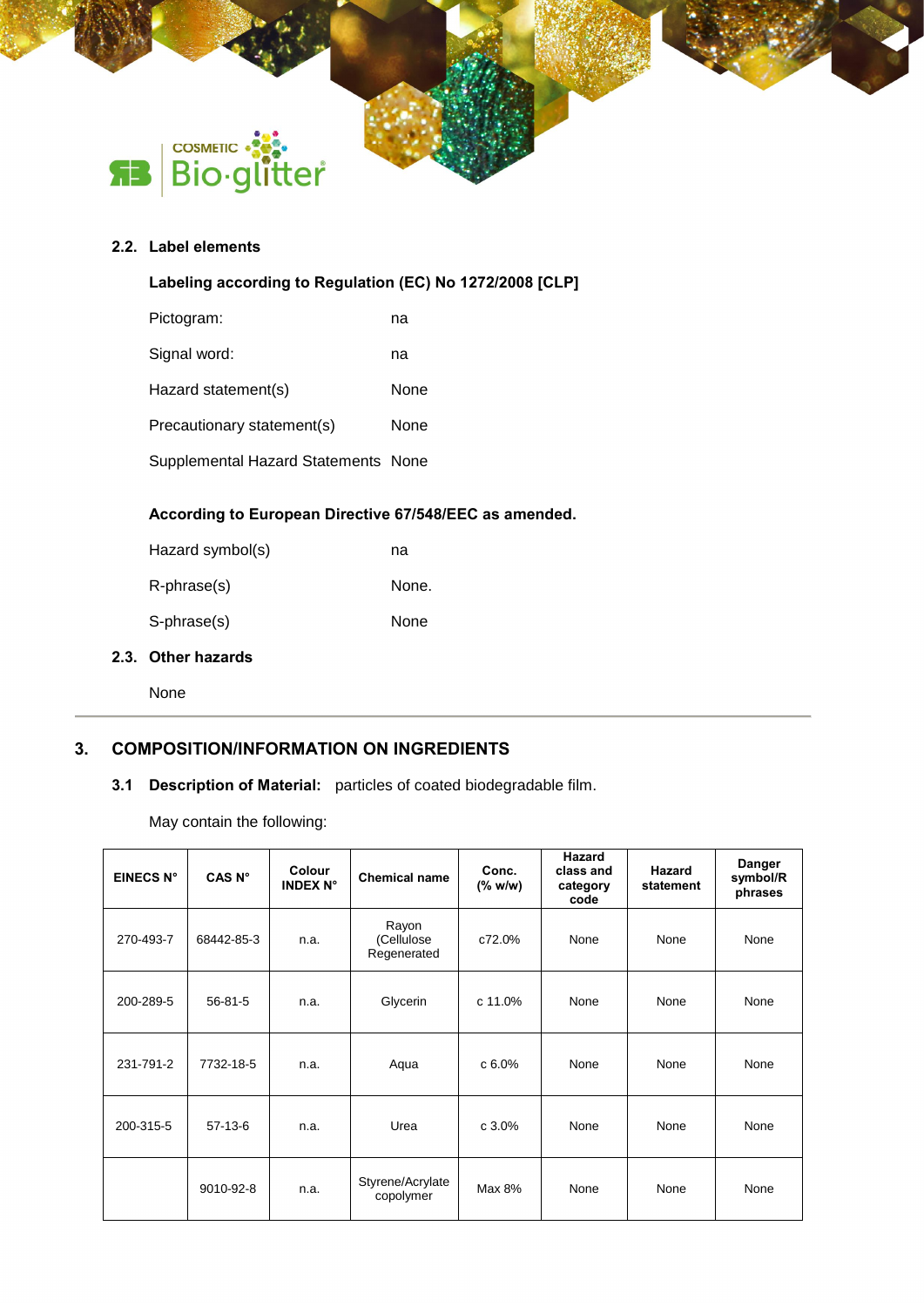

| <b>Pigments Used</b> |                   |                           |                                         |                       |                                         |                                      |                                      |
|----------------------|-------------------|---------------------------|-----------------------------------------|-----------------------|-----------------------------------------|--------------------------------------|--------------------------------------|
| <b>EINECS N°</b>     | CAS <sub>N°</sub> | Colour<br><b>INDEX N°</b> | <b>Chemical</b><br>name                 | Conc.<br>$(%$ (% w/w) | Hazard<br>class and<br>category<br>code | <b>Hazard</b><br>statement           | <b>Danger</b><br>symbol/R<br>phrases |
| 272-939-6            | 68921-42-6        | CI 42090:2                | FD&C Blue<br>No. 1 Al. Lk.              | $0 - 3%$              | None                                    | None                                 | None                                 |
| 235-428-9            | 12225-21-7        | CI 19140:1                | <b>FD&amp;C Yellow</b><br>No. 5 Al. Lk. | $0 - 3%$              | None                                    | None                                 | None                                 |
| 226-109-5            | 5281-04-9         | CI 15850:1                | D&C Red<br>No. 7 Ca. Lk.                | $0 - 3%$              | None                                    | None                                 | None                                 |
| 215-684-8            | 1333-86-4         | CI 77266                  | D&C Black<br>No. 2                      | $0 - 3%$              | None                                    | None                                 | None                                 |
| 215-280-1            | 13463-67-7        | CI 77891                  | Titanium<br>Dioxide                     | $0 - 3%$              | None                                    | None                                 | None                                 |
| 237-875-5            | 82197-54-4        | CI 77510                  | Ferric<br>ammonium<br>ferrocyanide      | $0 - 3%$              | None                                    | None                                 | None                                 |
| 231-072-3            | 7429-90-5         | CI 77000                  | Aluminium                               | 0.1%                  | Flam, Sol. 1<br>Water react<br>2        | H <sub>228</sub><br>H <sub>261</sub> | «N», R43,<br>R52/53                  |

## **4. FIRST AID MEASURES**

## **4.1 Description of First Aid Measures**

| General Advice: | First aid followed by medical attention.                                                                                                                                                                                                                                                                                                                        |
|-----------------|-----------------------------------------------------------------------------------------------------------------------------------------------------------------------------------------------------------------------------------------------------------------------------------------------------------------------------------------------------------------|
| Inhalation:     | Cellulose powder is considered to be a chemically inert, low toxicity<br>dust not normally dangerous to health, although high concentrations<br>in the air may cause a nuisance.                                                                                                                                                                                |
| Skin contact:   | No known cases of dermic symptoms have been associated with<br>personnel handling cellulose films. In the event of such an extreme<br>case, the use of barrier creams and protective gloves should<br>eliminate such problems. If irritation persists the personnel<br>concerned should be removed from the environment and seek<br>medical advice.             |
| Eye Contact:    | Cellulose flake or dust particles are not dangerous, but may cause<br>eye irritation due to their mechanical action. In special cases the use<br>of a protective face mask or eye goggles may be advisable. In the<br>event of cellulose flake or dust particles contacting the eyes, flush<br>eyes with water. If eye irritation persists seek medical advice. |
| Ingestion:      | Cellulose films are non-toxic. However, in the unlikely event of<br>ingestion of cellulose film, flake or dust particles it is recommended<br>that medical advice be sought.                                                                                                                                                                                    |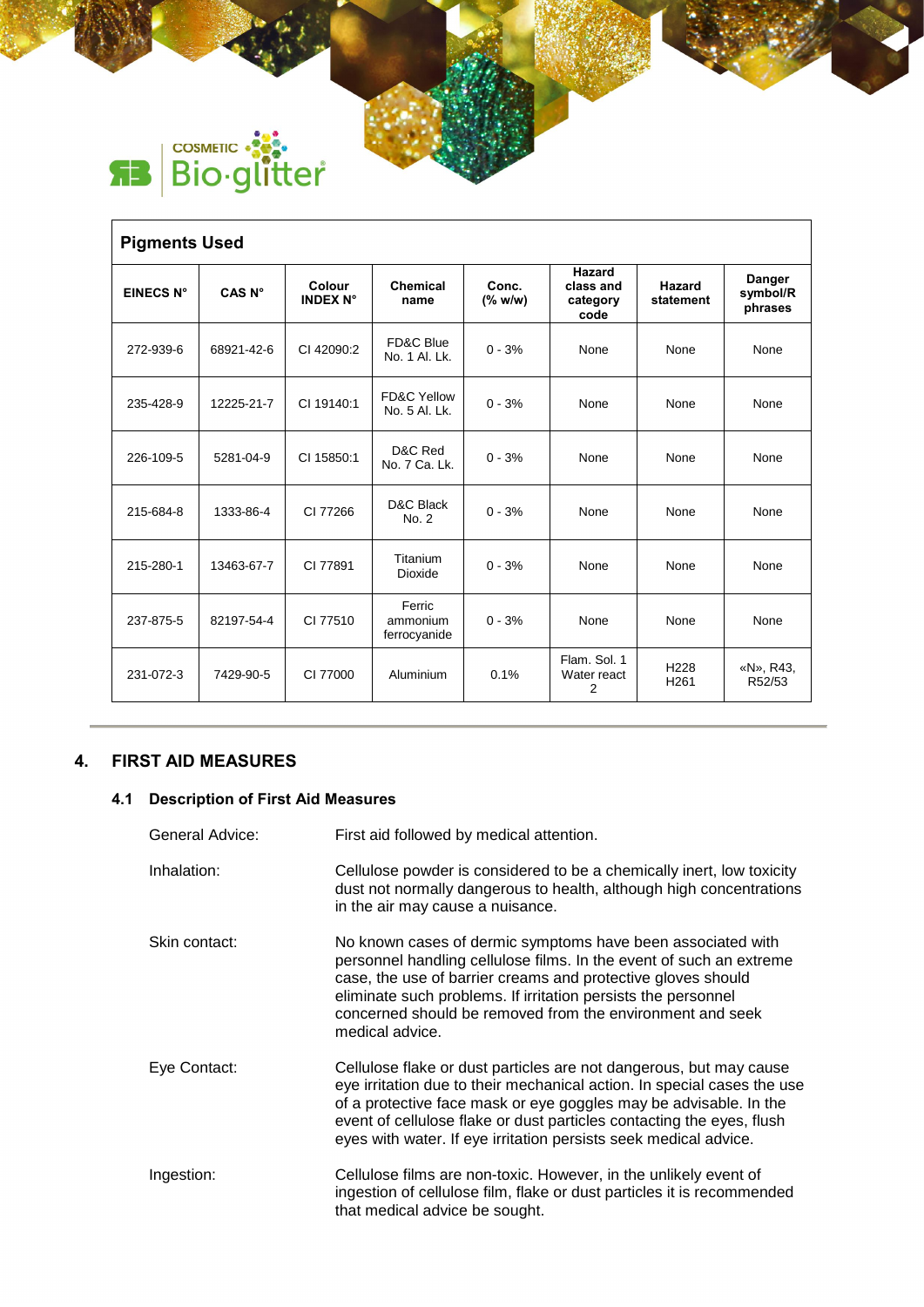

- **4.2 Most Important Symptoms and effects, both acute and delayed** No data available
- **4.3 Indication of any immediate medical attention and special treatment needed** No data available

## **5. FIRE FIGHTING MEASURES**

## **5.1 Suitable Extinguishing Media:**

Fires involving cellulose films can be dealt with using any commonly available fire extinguisher, although restrictions may be imposed by the presence of other materials such as flammable solvents or electrical equipment. It is advisable in such situations to obtain advice from the local Fire Authority.

### **5.2 Special hazards arising from the substance or mixture:**

Bio-glitter® satisfies the requirements of EN71-2:2011 Safety of Toys – flammability.

If cellulose films are involved in a fire they will continue to burn freely provided sufficient oxygen is present and even if the source of the ignition is removed. Regenerated cellulose films generate little smoke under conditions of free air supply.

The major constituents of the fumes evolved are: carbon dioxide, carbon monoxide and water vapour

Cellulose films should not be used for decorative purposes in areas prone to fire risk.

### **5.3 Advice for firefighters:**

Wear self contained breathing apparatus for fire fighting.

## **6. ACCIDENTAL RELEASE MEASURES**

## **6.1 Personal precautions:**

Wear protective equipment. Keep unprotected persons away. Avoid formation of dust

- **6.2 Environmental precautions:** None.
- **6.3 Methods for cleaning up:** Pick up manually or vacuum.

## **7. HANDLING AND STORAGE**

### **7.1 Precautions for Safe Handling:**

No known cases of dermic symptoms have been associated with personnel handling cellulose films. In the event of such an extreme case, the use of barrier creams and protective gloves should eliminate such problems.

**7.2 Conditions for safe storage including any incompatibilities:** No special measures required Store in a cool dry place in tightly closed containers.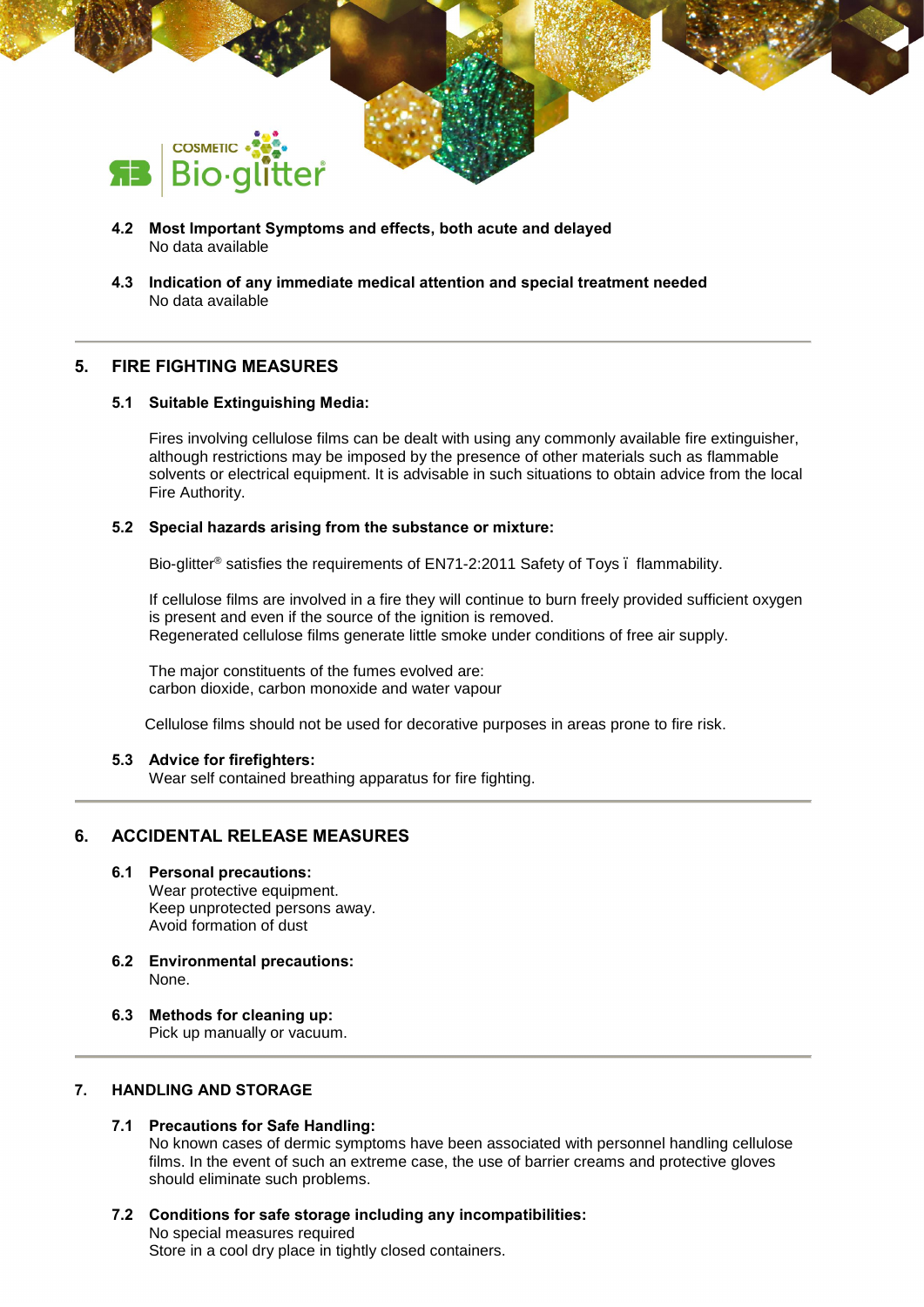

#### **7.3 Specific end uses:** None

## **8. EXPOSURE CONTROLS/PERSONAL PROTECTION**

## **8.1 Control Parameters:**

These products do not contain any relevant quantities of materials with critical values that have to be monitored in the workplace.

(ref: EH40/2005 as consolidated with amendments Oct 2007)

National exposure control limits must be considered where appropriate.

#### **8.2 Exposure Controls:**

Airborne concentrations of Bio-glitter® must be kept below the normal recommended levels for inert powders.

The UK Health & Safety Executive Regulatory Authorities and the American Conference of Government Industrial Hygienists, (ACGIH), quote Occupational Exposure Limits, (OEL), of 10mg/m3 8 hour Time Weighted Average (TWA) for inhalable dust and 5mg/m3 8 hour Time Weighted Average (TWA) for respirable dust.

In the event of a process creating significant quantities of flake or dust particles, precautions must be taken to avoid inhalation and the use of a filter mask may be advisable.

### **9. PHYSICAL AND CHEMICAL PROPERTIES**

#### **9.1 Information on basic physical and chemical properties**

| a)      | Appearance:                                  | Solid flakes        |
|---------|----------------------------------------------|---------------------|
| b)      | Odour:                                       | mild characteristic |
| C)      | Odour threshold                              | no data available   |
| d)      | рH                                           | no data available   |
| e)      | Melting point/freezing point                 | $260^{\circ}$ C     |
| f)      | Initial boiling point and boiling range      | no data available   |
| g)      | Flash point                                  | no data available   |
| h)      | Evaporation rate                             | no data available   |
| i)      | Flammability (solid,gas)                     | no data available   |
| j)      | Upper/lower flammability or explosive limits | no data available   |
| k)      | Vapour pressure                              | no data available   |
| $\vert$ | Vapour density                               | no data available   |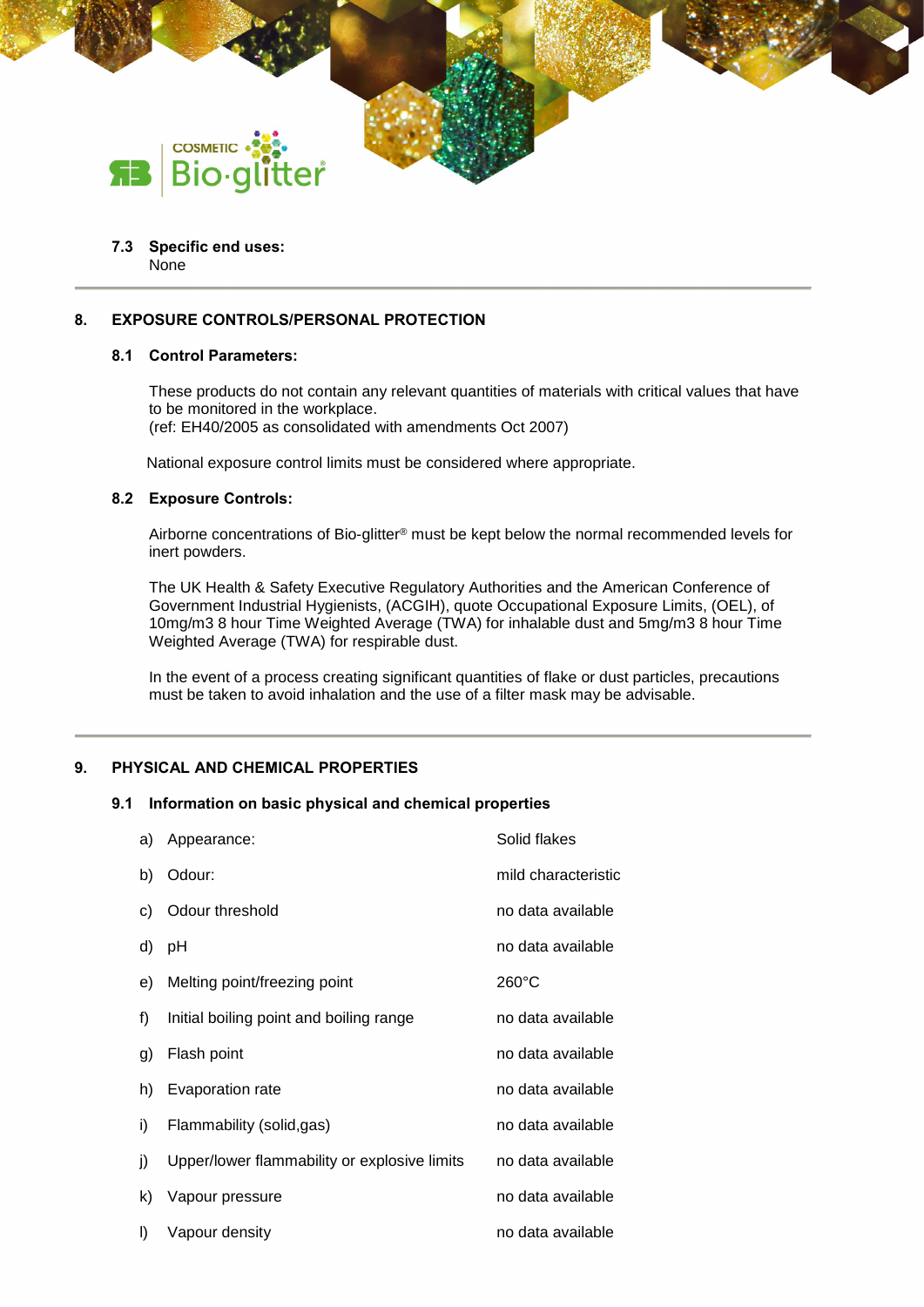

- 
- q) Decomposition temperature no data available
- r) Viscosity **no data available**
- s) Explosive properties does not present explosive hazard
- t) Oxidizing properties no data available
- **9.2 Other Safety Information** No data available

## **10. STABILITY AND REACTIVITY**

## **10.1 Reactivity**

no data available

## **10.2 Chemical stability**

no data available

**10.3 Possibility of hazardous reactions** no data available

#### **10.4 Conditions to avoid**

Avoid contact with acids, alkalis and strong oxidizing agents.

#### **10.5 Incompatible materials**

no data available

## **10.6 Hazardous decomposition products**

no data available

## **11. TOXICOLOGICAL INFORMATION**

11.1 Information on toxicological effects

#### **Acute toxicity** no data available

**Skin corrosion/irritation** no data available **Serious eye damage/eye irritation** no data available

**Respiratory or skin sensitization** no data available

**Germ cell mutagenicity** no data available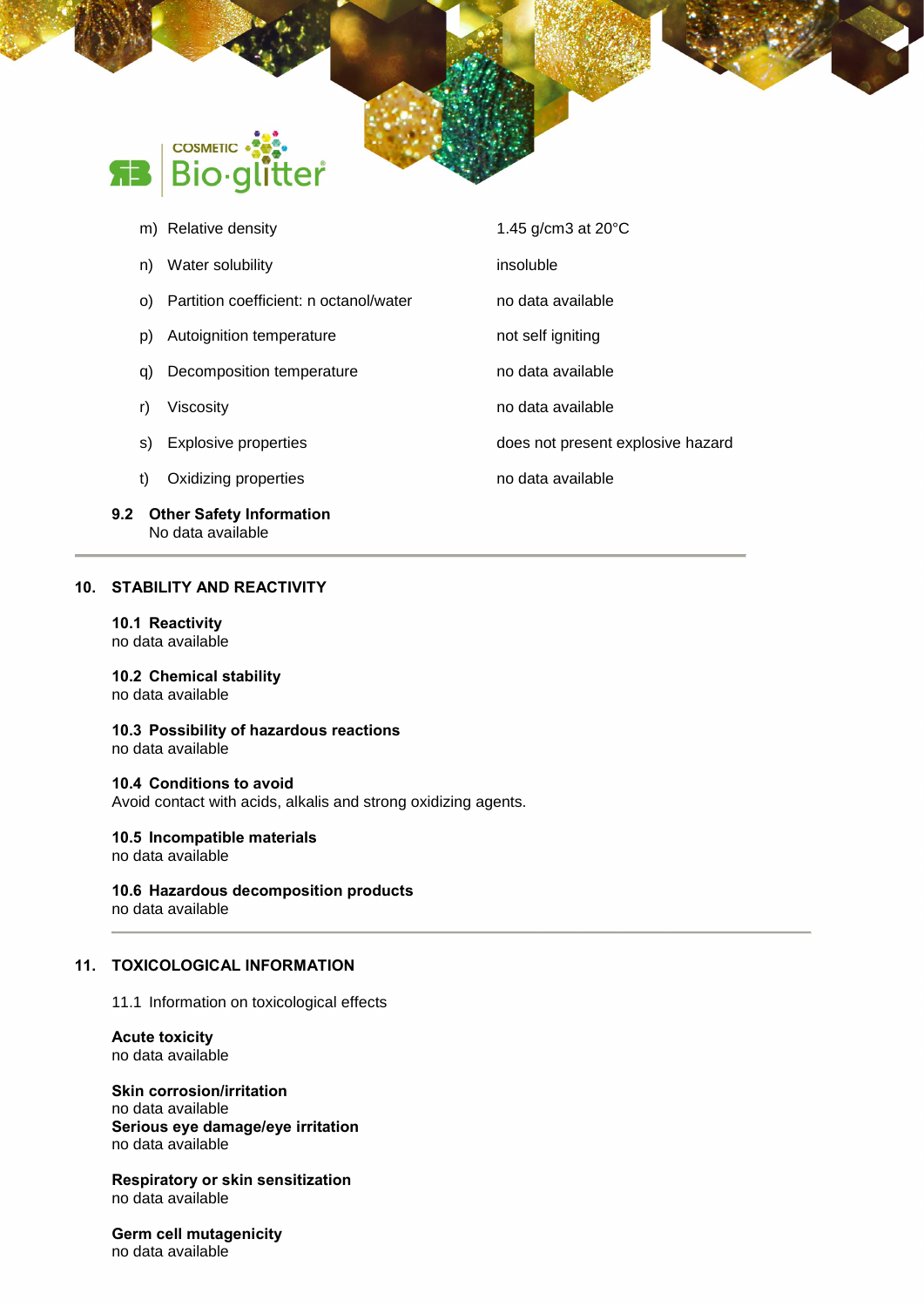

#### **Carcinogenicity**

IARC: No component of this product present at levels greater than or equal to 0.1% is identified as probable, possible or confirmed human carcinogen by IARC.

#### **Reproductive toxicity**

no data available

#### **Specific target organ toxicity - single exposure** no data available

**Specific target organ toxicity - repeated exposure** no data available

#### **Aspiration hazard**

no data available

## **Potential health effects**

no data available

#### **Signs and Symptoms of Exposure**

To the best of our knowledge, the chemical, physical, and toxicological properties have not been thoroughly investigated.

#### **Additional Information**

When used and handled according to specifications, the product does not have any harmful effects to our experience and the information provided to us.

The substance is not subject to classification according to the latest version of the EU lists.

#### **12. ECOLOGICAL INFORMATION**

## **12.1 Toxicity**

no data available

#### **12.2 Persistence and degradability** Biodegradable

**12.3 Bioaccumulative potential** no data available

#### **12.4 Mobility in soil** no data available

**12.5 Results of PBT and vPvB assessment**

no data available

#### **12.6 Other adverse effects** no data available

### **13. DISPOSAL CONSIDERATIONS**

#### **13.1 Waste product**

Cellulose films are water insoluble, ground and ground-water neutral, effectively non-toxic solids which present no environmental hazards.